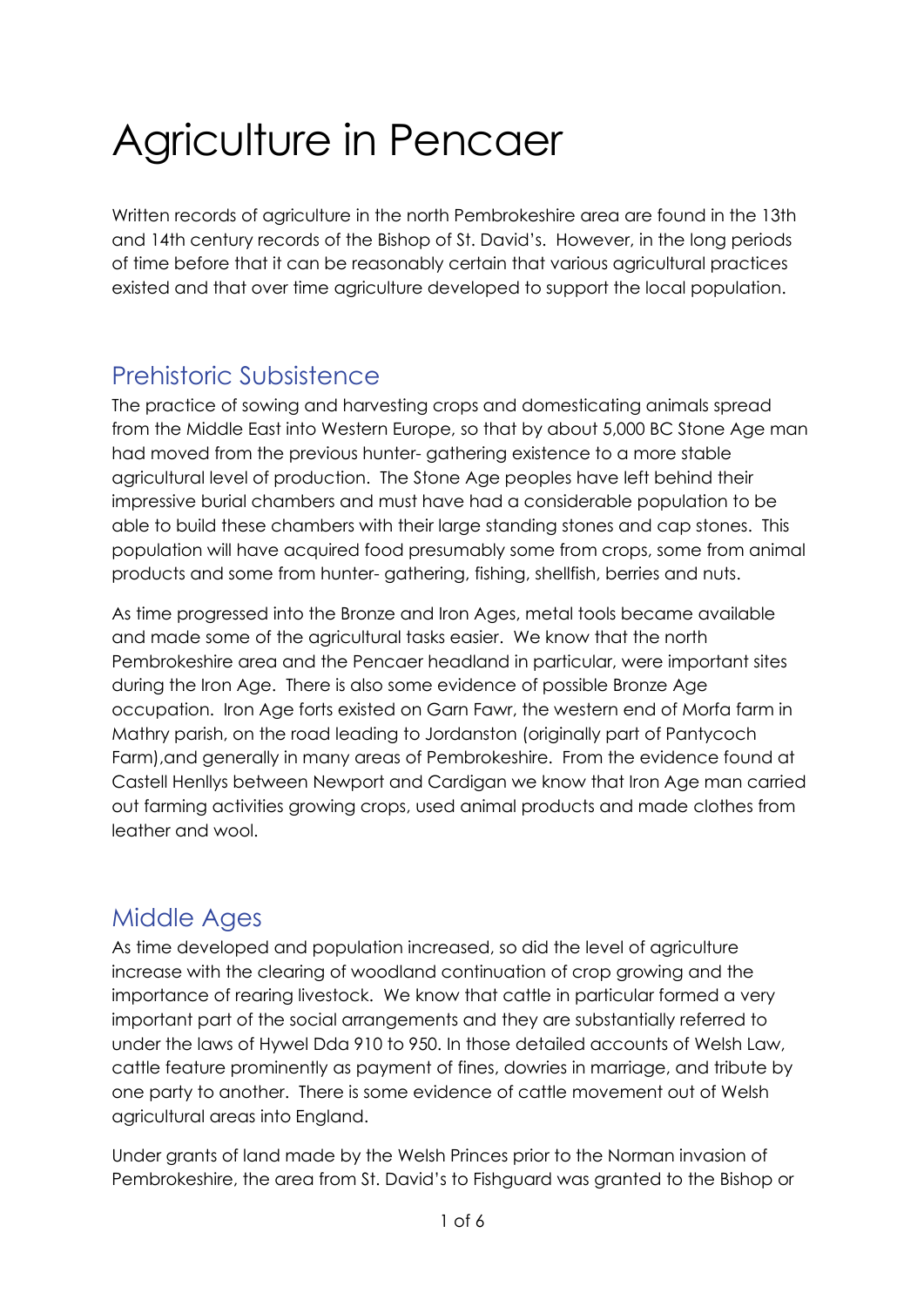church leaders at St. David's under the original name of Pebidiog, later to be called Dewisland. It is not until the compilation of the Black Book of St. David's , recorded in 1326 that there is a record of the Bishop of St. David's properties in the St. David's diocese, which at that time stretched from St. David's through the border of Wales into Herefordshire. It did not include the areas covered by the Bishop of Llandaff in south east Wales and stretched far enough northward to meet the dioceses of St Asaph and Bangor on its northern boundaries.

The St. Nicholas area was an important part for the Bishops' property titled Villa Camerari with a steward in charge to look after the Bishop`s local estate. The adjoining parish of Granston was termed Villa Grandi. Both of these areas appear in the Black Book of St. David's together with the parish of LLanwnda to the east. From some of those entries it is possible to identify a number of farm holdings which are still in existence today.

#### Villa Camerari (St Nicholas)

Trellys 1 caracute 2 bovates Rent 5/6d 4 pairs gloves 1 needle

Fonon Pedryllyaun (Ffynnon Druidion) 1 caracute Rent 3/4d 9 pairs of gloves 4 needles

Trefelgarn 2 caracutes Rent 5/8d 2 pairs gloves 1 needle

Mynydd Maildy 6 bovates Rent 3/8d

Landodreon (Landridian) 1½ caracutes.

#### Villa Grandi (Granston)

Llangloffan 4 carcutes Rent ½d at Pentecost and services -- collection of sheep every third year, keep and escort of prisoners, attendance at Court fine of 7 /- (This entry is described as Freehold i.e. free of rent but still held by feudal service).

Trefwent (Tregwynt) 1 caracute 6 bovates Rent 8/6d

Trefsysillt (Tresyssillt) 2 caracutes Rent 10/- (possibly the highest rent of the Pencaer properties).

#### Llanwnda Parish

Trefissac (Trefisheg) 1 carcute Rent 2/-

Llandogan (Capel Llandogan) 6 bovates Rent 3/4d and service together withhaulage of materials from Preskely (Priskilly) and Llwydarth (near Maenclochog)

Castell Wladws 1 caracute Rent 5/-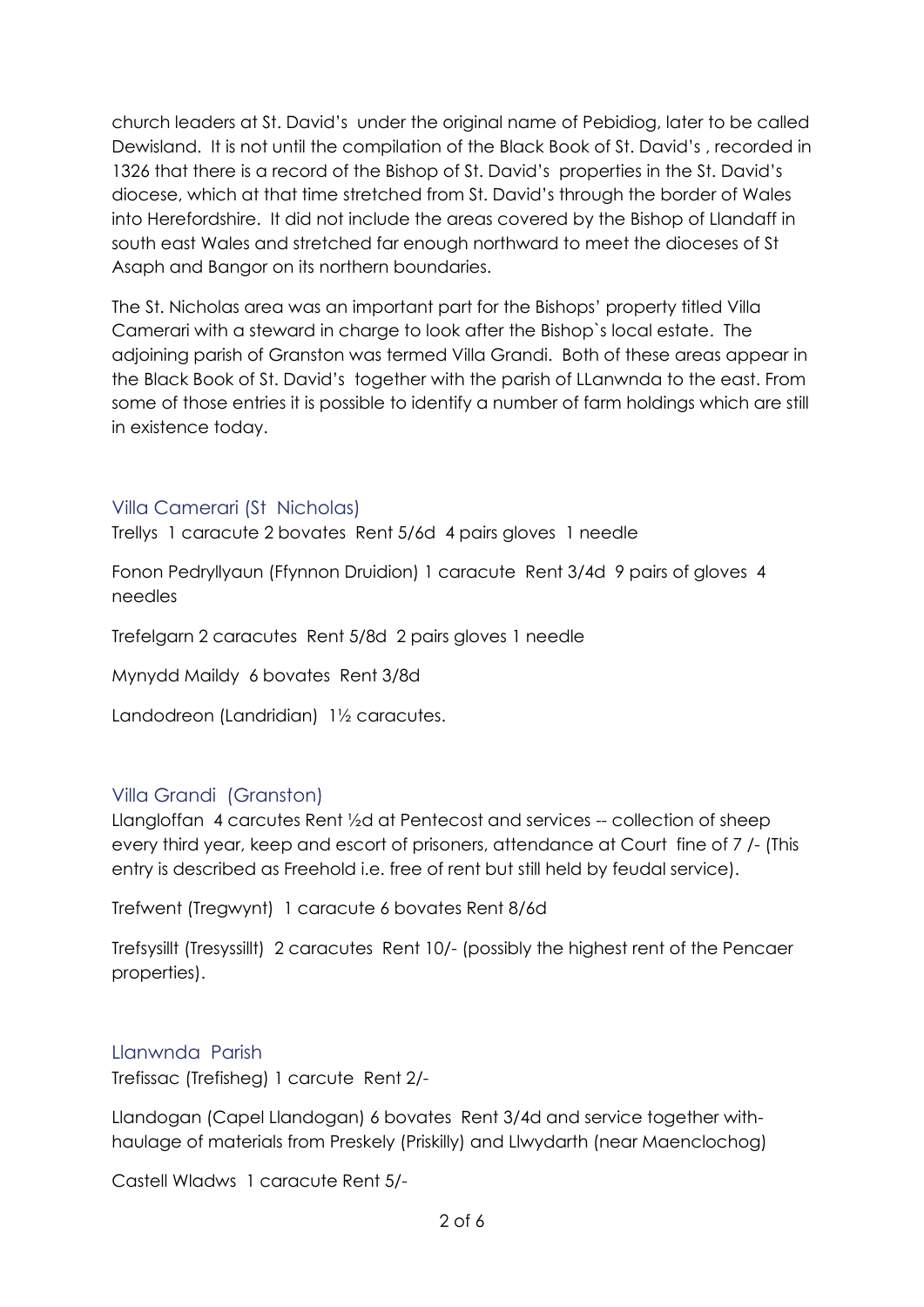Kayrgowil (Carngowil) 1 caracute Rent

Trefhelyn (Trehilyn) 1 caracute Rent

Carnetoth (Carnecoch) 1 caracute Rent

Trefasser 6 bovates

Llanuohour (Llanwnwr) 1 caracute

Pencaderyk (Panteurig)

Penhesken (Penysgwarne) 1 caracute Rent 1 needle (According to historical record this property was held as a Knight`s fee, thus no monetary rent but Knight service as a feudal tenure).

Trefiartho (Treathro) 1 caracute

Trefthlynmyn (Trelimin)

Trenewy ( Trenewydd)

Trefenuak (Trefayog)

Rhos Rouwen (Tresinwen)

Felindref

Llanferran

The list includes other names that cannot be easily identified today.

Basic farming from the medieval period right through until the latter part of the 16th century did not change a great deal. Under both original Welsh law and the feudal system introduced by the Norman invasion, arable land was cultivated in strips or small areas. Because of the Welsh inheritance laws and the system of Gavelkind, holdings were split up into smaller and smaller areas.

Under the Norman system of strip farming the areas tended to be larger, but in both cases livestock during the summer growing period were kept away from the arable land. Large areas of common grazing existed on which livestock was pastured for the summer. In the later Middle Ages some efforts of manuring were carried out, sometimes by spreading marl (a type of clay material) or a system of feeding cattle and sheep through the winter on arable land which resulted in a certain level of manuring. The Norman feudal system continued the social hierarchy already existing under Welsh law. A manorial system of a knight, appointed official or a leading Welsh tribesman was the Lord of the Manor, and under this structure there were different types of land tenure down to those occupied on land but carried out agricultural duties probably on the lands attached to the manor (the demesne). We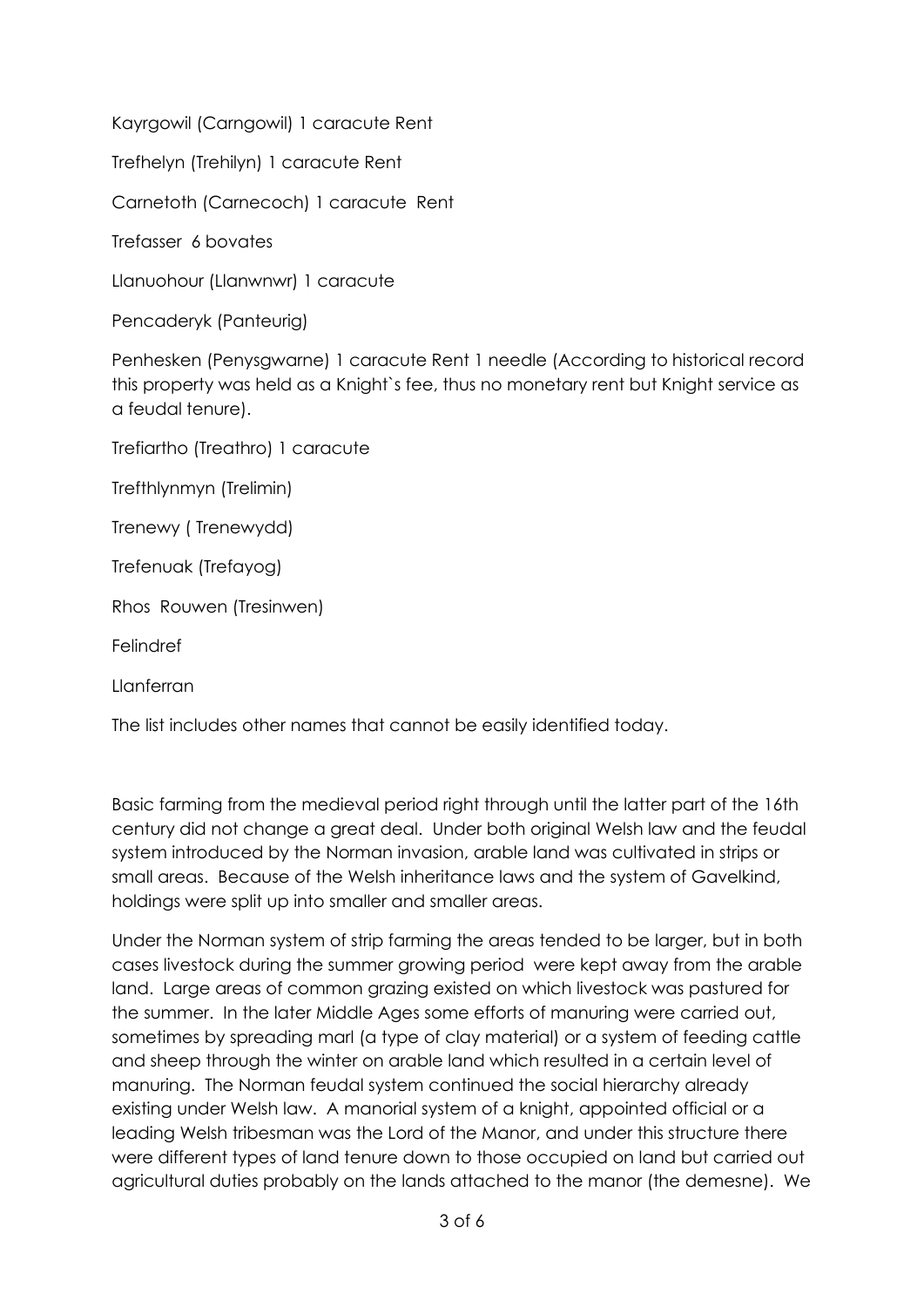have little specific evidence of the actual agricultural practices of the St. Nicholas area, but it is very unlikely that it did not change much from the general pattern of agriculture in the north Pembrokeshire area. There are some records of farming activity on church lands at the end of 13th century.

|                                | <b>Oats</b> | <b>Wheat</b> | <b>Barley</b> | <b>Rye</b> | <b>Peas/Beans</b> |
|--------------------------------|-------------|--------------|---------------|------------|-------------------|
| <b>Ramsey</b><br><b>Island</b> | 17          | 10           | 3             |            |                   |
| <b>Pointz</b><br><b>Castle</b> | 84          | 50           | 12            | 8          | 8                 |
| <b>Castle</b><br><b>Morris</b> | 47          |              |               |            |                   |
| <b>Trevine</b>                 | 79          | 15           | $\mathcal{P}$ | 5          |                   |

In the north Pembrokeshire area these records show (in acres):

Yields were low, possibly a ratio between 1-3 or 1-5 (seed to harvested crop).

## Products for trade

In its basic form, agriculture was a means of subsistence and in many years only a limited quantity of food was produced with very little left for sale. However, over time, surplus crops were exported and cattle sold to other areas and later from the 17th century onwards, to cattle dealers and drovers moving the animals over long distances into various parts of England.

Livestock including cattle, sheep, pigs, geese and poultry were sold in various fairs held mostly in summer and autumn in the localities. The nearest fairs to St. Nicholas parish would have been Mathry and Letterston. The livestock walked from the farms to the site of the fair and were traded by private bargain between the farmer and the purchaser. Early medieval records of Royal Charters allowed various boroughs i.e. Haverfordwest to hold fairs on certain dates. There were also at various times hiring fairs at which the agricultural working population both male and female looked for employment on farms in the locality.

The best records we have of late medieval and early 1600s farming come from George Owen of Henllys Farm, Newport and his extensive writings. He talks about the various crops grown, namely, wheat, barley, oats, rye, peas and beans, cattle and sheep kept, together with pigs, geese, and poultry. He also talks about the way in which grazing land was converted to arable land by means of cutting off the turf, allowing it to dry out, then putting it on fire and spreading the ashes. Not only was this system very labour intensive, but also over a period of five to seven years resulted in a complete loss of production and the land had to lie fallow for some period before further crops could be grown.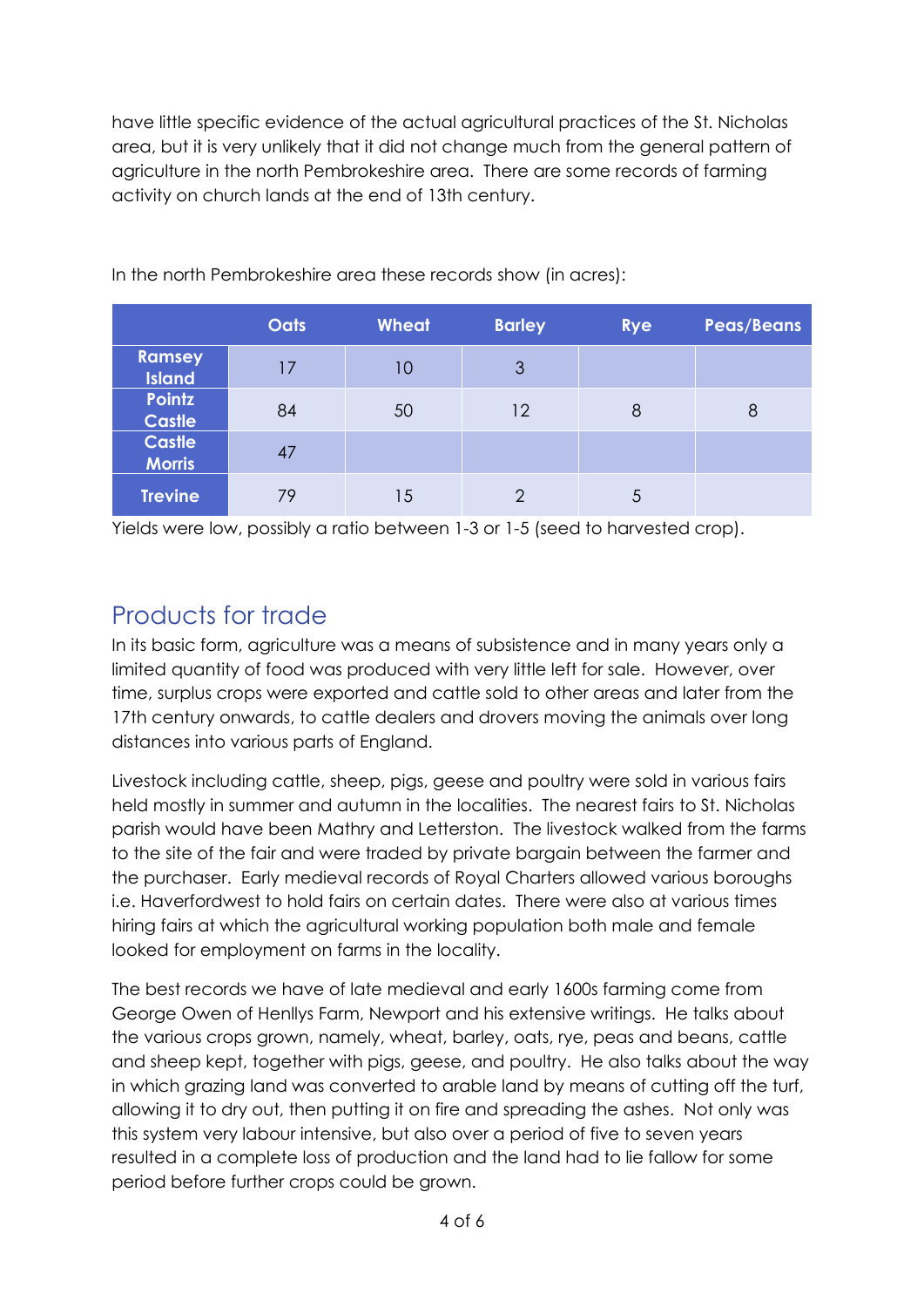Other descriptions of agriculture in Pembrokeshire come from Charles Hassell appointed by the Board of Agriculture in 1793 to report on various counties including Pembrokeshire. He was very critical of ploughs, the lack of proper rotations and the condition of buildings. Edward Perkins born in 1840 in the St. David's area wrote down his memory of agricultural practice during his farming career. He was also very critical of ploughs:

*"No better than those of Roman times—Agriculture had not changed since Queen Elizabeth 300 years earlier and no acceptance of new equipment and methods.*"

## Progression the 1800s

There is no doubt that a period of agricultural prosperity with high prices, particularly for wheat came during the Napoleonic era from about 1795 through to 1820. From that time until the 20th century there were alternative periods of some profitable agriculture and much longer periods of decline and deterioration.

There were periods of much distress and poor agricultural returns. The period of the Rebecca riots in west Wales (1838-1843) were initially a reaction to the constantly expanding Toll Gates payments, causing the farming community expense and pressure. There were further underlying social causes, living conditions, low wages and increasing rents to powerful landlords. In 1846 the Corn Laws, under which the price of wheat was supported by import controls, were repealed. However, wheat and other crop sale prices were supported by the increasing demands from the expanding population particularly in large urban centres.

The last 25 years of the 19th century saw a serious agricultural decline caused mainly by large volumes of imported agricultural produce, particularly grain from the USA, Canada, and Australia. The result was that the price of wheat fell from 7/- a bushel in 1870 to 3/6d a bushel by 1890. Similarly prices of livestock and livestock products, butter cheese and meat also fell by 50% during that period.

As a consequence, a Royal Commission on "Land in Wales" was established in 1893 with 99 public hearings in Wales. The nearest hearing to St Nicholas was held in Letterston 6 miles south on the road for Haverfordwest.

Change basically came from the end of the 19th century onwards, with further legal control of agricultural tenancies, some improvement in agricultural prices and the influence of the introduction of machinery to replace hand labour. Much of this machinery came from UK manufactured implements but also many new machines manufactured in the USA. Tractors had not made an appearance in any numbers until the 1920's and up to that period the various types of agricultural horses together with some steam engines provided the power requirements of farming.